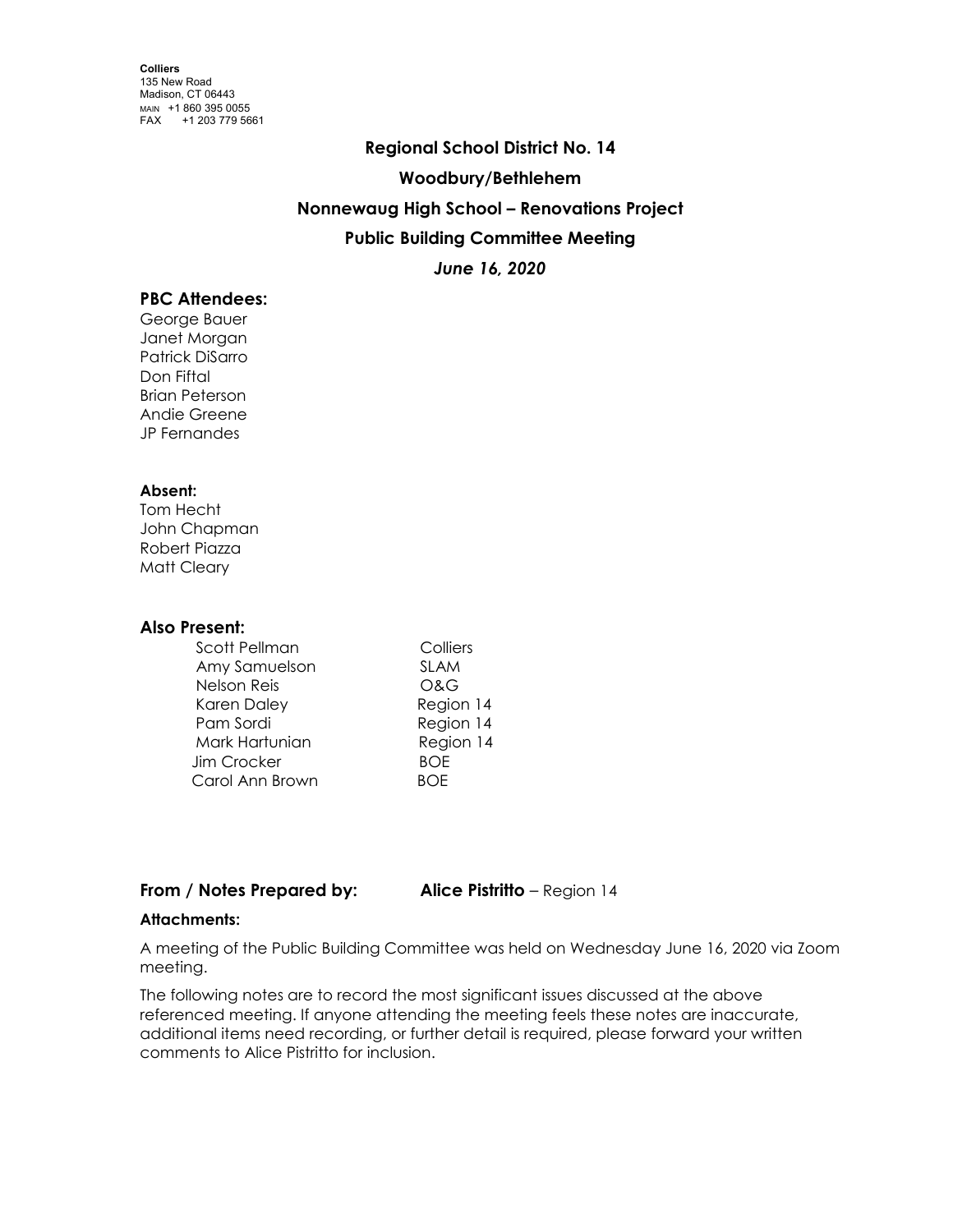1. Call to Order – The meeting was called to order at 6:35 pm.

## 2. Finance Report –

There was a finance working group meeting on Friday June 12<sup>th</sup> where the team reviewed the latest pay application #34 along with the PCO's for the month.

- Included in the building committee package for the month were the following PCO's that were approved at that meeting.
	- o PCO-215R fitness room mirror \$5,524
	- o PCO-218 Green Screen Paint \$927
	- o PCO-271R Stage Curtain Relocations \$8,193
	- o PCO-283R2 Admin door swing revision for safety \$5,443
	- o PCO-289 Boiler room waterproofing (\$4,005) CM Contingency
	- o PCO-290 Payroll Window (\$2,995) CM Contingency
- An updated contingency status report was provided for the committee's review. This month in the meeting packet Colliers attached the full contingency status log that includes all previous approved or rejected change orders along with the contingency log that only includes pending changes and issues. The PCO's approved at the finance working group have been included in this month's contingency status report. The project has expended \$3,441,049.68 in Construction and Owner's contingency and there are pending issues or Owner improvements that total an additional \$563,429 which includes \$200,000 for AV infrastructure.
- The current available contingency for the High School and BOE facility is approximately \$207,021 assuming all the pending issues or betterments are accepted.
- O&G has been having difficulty getting pricing for the AV infrastructure package. The project budget is still holding \$200,000 in the contingency status log for upgraded technology infrastructure which does not include any technology equipment.
- The meeting packet included a folder for State Change Order reviews. The project finally received initial input from the State on all submitted change orders through 1 through 14. The initial reviews were not very favorable and resulted in approximately 81% of the changes deemed ineligible after the initial review. You are allowed to set up a meeting with the State and go through each change order to provide explanations and present additional information to increase the eligibility. For example; the septic revisions were deemed ineligible, there is a good case to make these cost eligible as the project must have a septic system that would last a minimum of 20 years with renovation status. Colliers will be coordinating that meeting with O&G and the design team.
- Back in December of 2019 Colliers presented an estimated District share for the project. At that time, we estimated the Regions share would be \$37,153,708 or \$1,611,602 below the taxpayer cost that was referenced in the referendum. (Referendum estimated at \$38,765,310). At that time Colliers was very conservative and used 75% ineligible costs for the executed change orders. Utilizing the current first pass from the State at 81% ineligible the revised estimated cost to the Region is \$38,142,246 which is still \$623,064 below the taxpayer cost that was referenced in the referendum. We are committed to improve the eligible status of the change orders.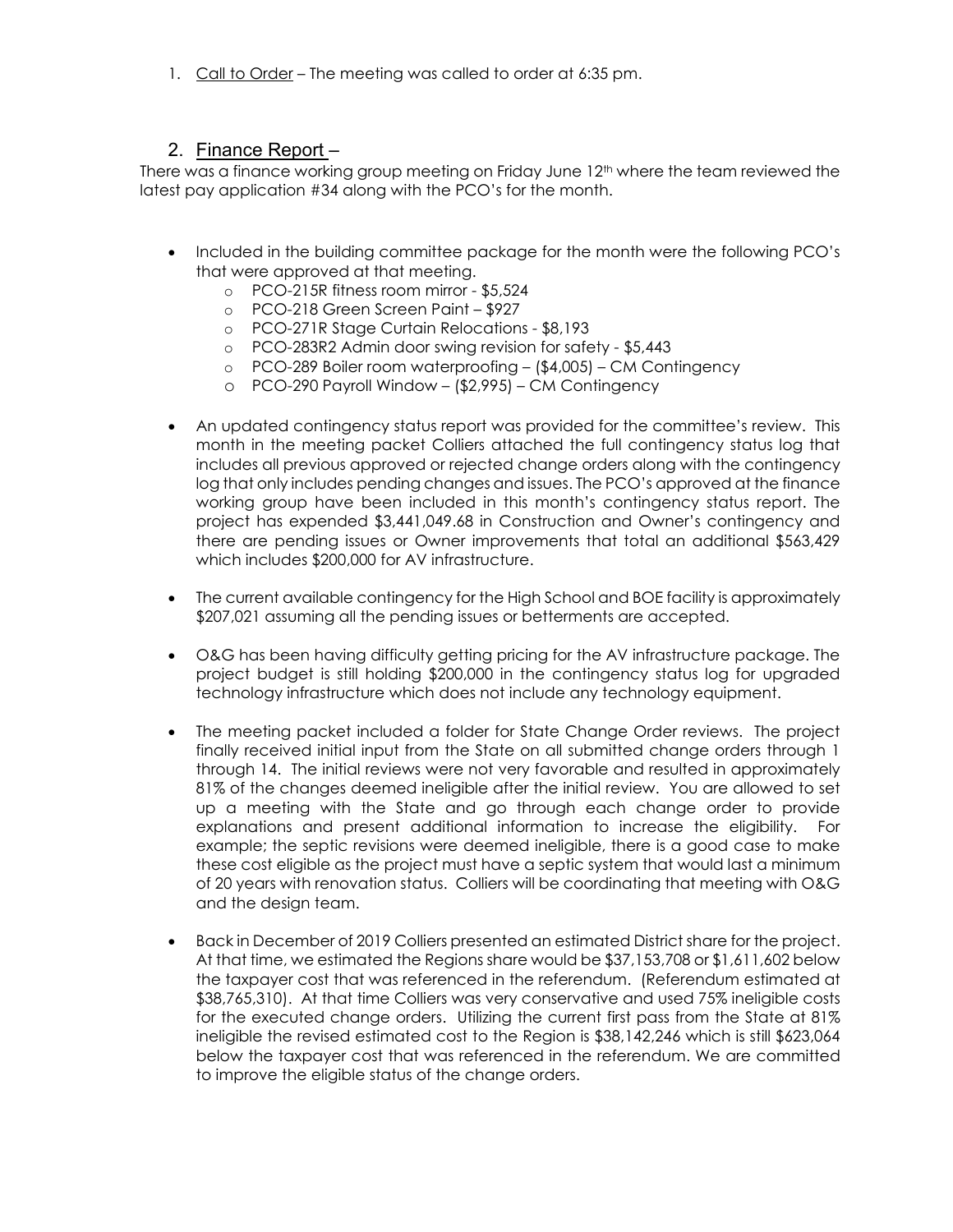**OPM Report** – Scott Pellman reported on the following:

- Project Update Project meetings continue to take place online, Colliers and the construction team continue to meet with the administration on a Bi- weekly basis to coordinate the project. There was a punch list walk through on site last week that was attended by George and Amy and Pam to review the current construction activity. Punch list work is ongoing and continues to be a focus. O&G has been requested to develop a schedule that will include all Owner directed changes for coordination with the Region and school Administration. There will be a site walk this Thursday starting at 8:00am to review the building and grounds in preparation for graduation. The bi weekly OAC meeting will follow.
- At the walk-through last week, we reviewed two requests with Pam and the AV department.
- a) The first request is to add a permanent stair to the ramp side of the stage to better facilitate award ceremonies and student access from the seating area to the stage. Pam Sordi is in attendance tonight and can speak to this request. Pam noted that access to the stage when students are seated on the left or center of the auditorium becomes time consuming and disrupts the flow of the event. Temporary stairs were not conducive.
- b) A second request was the addition of a glass wall in the AV studio to separate the studio are from the classroom. This would provide acoustical separation of the video studio while allowing visual control of the space from the classroom.

In order to design these two additions to the project SLAM has provided a Not to Exceed design fee of \$7,000 that would be billed hourly.

The final dedication plaque shop drawing was provided to the committee and District staff for review. We received one comment from Dr. Olzacki to add his initial but have not received any further input. After this evening the plaque will be finalized.

**PCO reviews** – There are only a few PCO's to review this evening.

**PCO-288** – Central Office Painting – \$14,233

• Cost to paint lower level storage rooms and hallway originally not called to be painted to save money.

**PCO-291** – Bleacher options – \$20,196 – (CM Contingency)

• Cost to add black powder coated risers, black coated chain link fence, posts and rails

## **Architect update** – Amy S

- 4 ft. doors requested for video lab enclosing it will need to add ventilation.
- Add security
- This is not a true acoustic sound wall with doors.
- Room was intended to be 1 space. There is no heat/AC in this new area. There needs to be a supply and return
- Mark H requests for remote to control heat and AC to turn off when taping to minimize noise
- CO reception desk intended to remain in place with 3.9 ft. area to work in. actual area is 29" this will not be accessible for a wheelchair -
- Power will be used Janet noted there were not enough power to support all the needs of the front desk.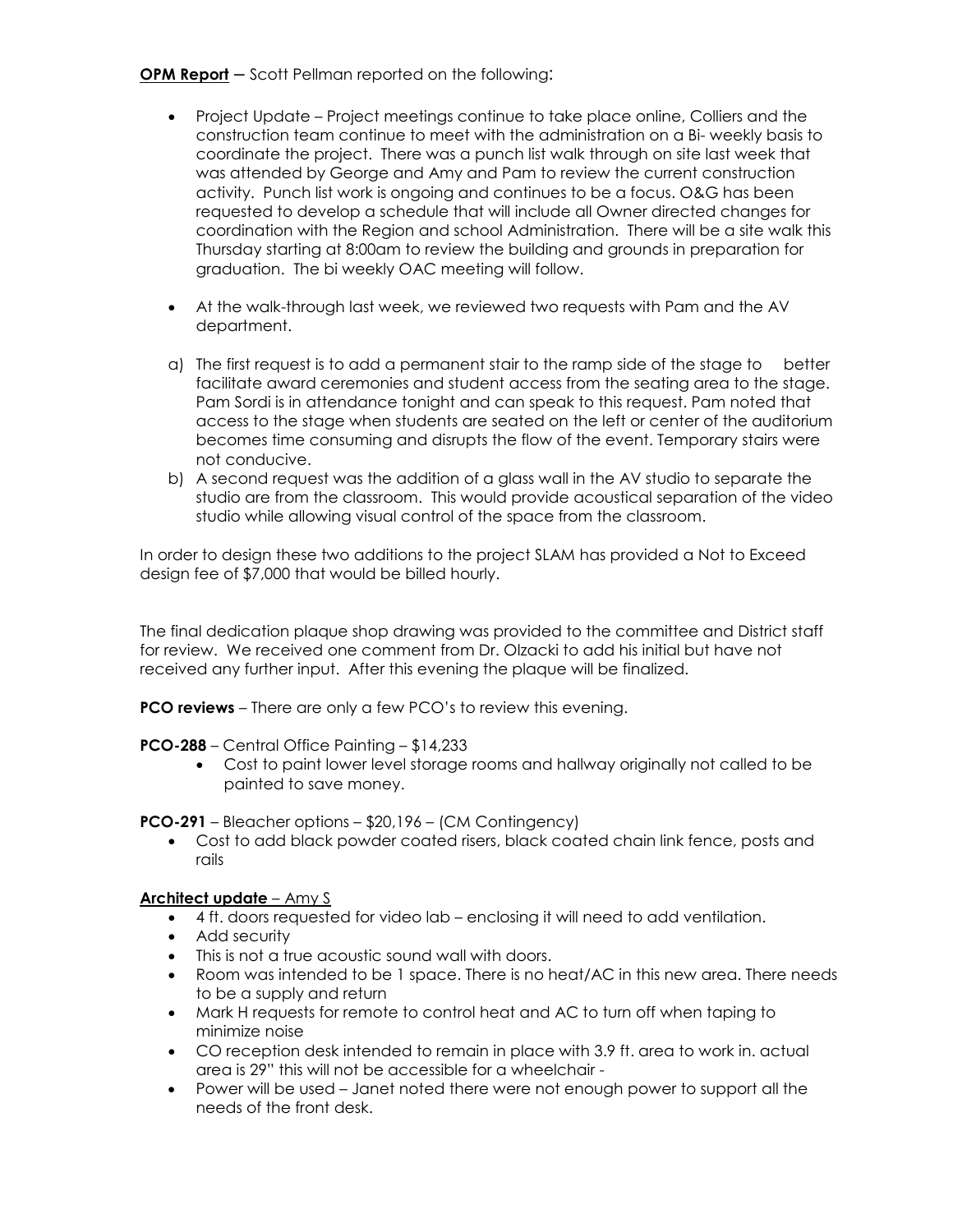- Design team working on auditorium stairs This area has gone through multiple request changes through administrative changes- Amy noted that it will impact sight line for audience
- Temporary stairs will require regress lighting as well as permanent staircase requires.

## **Project Update:** Nelson R

- PCOs contingency is at approximately \$500,000.
- Issues creeping up in commissioning process. Place markers are put in in the contingency
- Original Contingency \$1.5 million
- Closing out trade contracts some credits have come back, negotiating with general trades.
- Wrapping up ticket work as well
- GMP allowances close to running out overage applied to contingency
- O&G scheduler working with Roger Create a summer schedule for changes.
- Allowances apply accordingly
- Lighting and Bleachers will continue during the summer with Nelson attending parttime
- Musco Lighting was released will be there in July Conduit work will begin next week
- Media center is wrapped up
- Lighting in corridors are done
- CO carpeting installed, existing fixtures were in bad condition
- Flush- o- meters replaced. JP noted all should be replaced.
- Ceiling Clouds are complete- Café complete
- Carpets were removed from band area

## **Public Comment:**

N/A

## **Motions: SLAM Design Amendment**

**George Bauer made a motion that the public building committee authorize SLAM to design the auditorium stairs and AV glass wall for an hourly not to exceed Fee of \$7,000**. **Seconded by Pat DiSarro** – **All in favor – unanimous – motion passes**

## **PCO-288**

**George Bauer made a motion that the public building committee approval of PCO 288 dated 6/9/2020 for lower level painting of the central Office corridor and storage rooms in the amount of \$14,233. Seconded by JP Fernandes – All in favor – unanimous – motion passes**

## **PCO-291**

**George Bauer made a motion that the public building committee approve PCO – 291 dated 6/12/2020 for finish improvements to the bleachers in the amount of \$20,196 as a zero-cost change order to be applied to the GMP contingency. Seconded by JP Fernandes – All in favor – unanimous – motion passes**